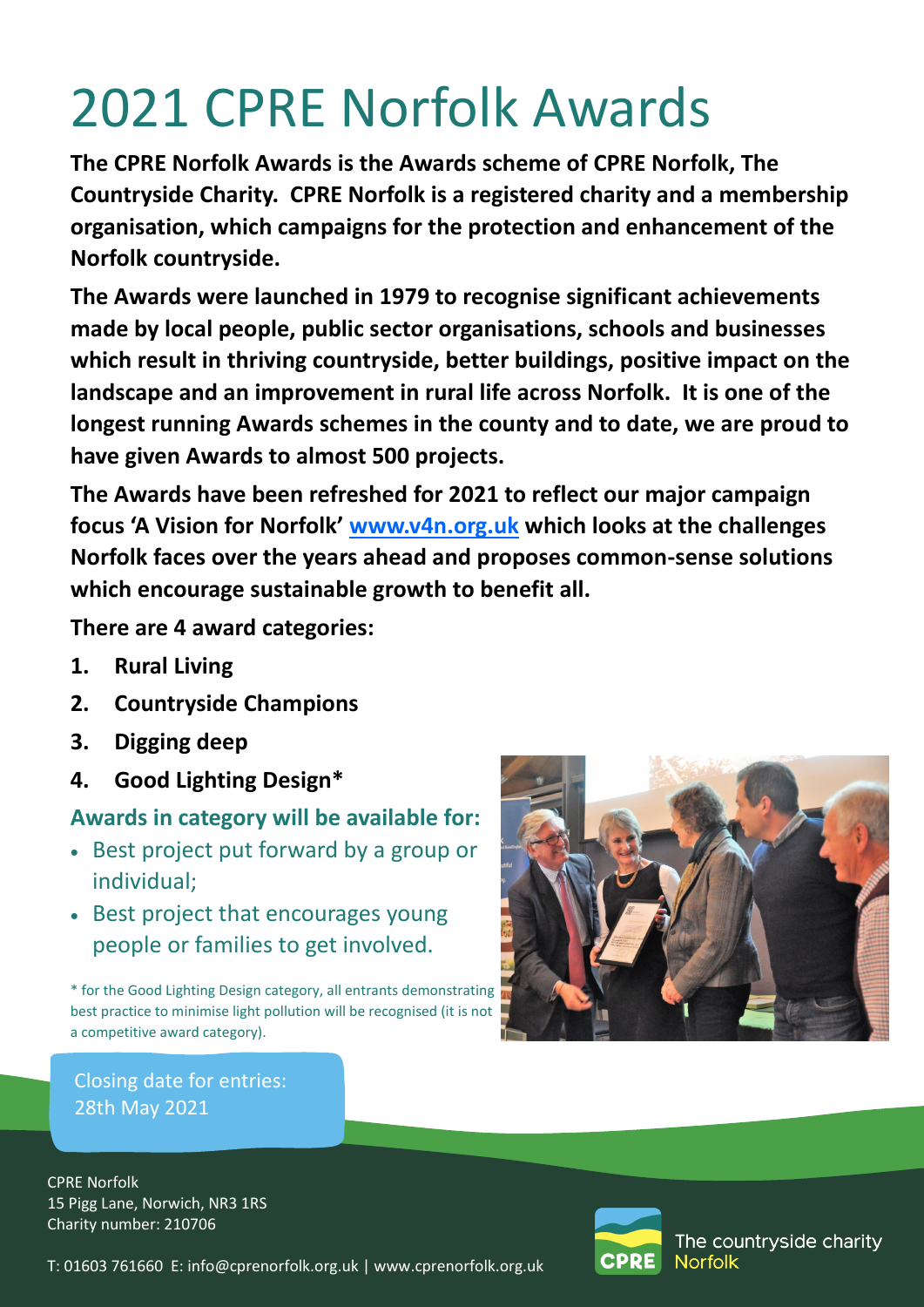# **Award categories**

#### 1. Rural Living

This award will be made for projects which improve the sustainability of rural life, making rural living more environmentally-friendly and economically and socially viable.

Examples could include projects that:

- Tackle transport deprivation;
- Reduce energy, carbon, waste, and water usage in local rural communities (green schemes)
- Use local labour and materials, including recycled materials for building
- Bring facilities to rural areas
- Focus on the needs of young people and families in rural communities
- Create new networks of support for rural communities.

#### 2. Countryside Champions

This award is for projects that enhance and protect the Norfolk countryside and all that is within it through the vision and perseverance of local community groups or individuals.

Examples could include projects and schemes that:

- Create or maintain countryside access
- Create or restore habitats for wildlife such as ponds, wild spaces and hedgerows
- Mitigate for climate change in the countryside
- Enhance landscapes
- Improve the agricultural environment
- Improve woodland, marsh and meadow and other such environments
- Campaign to protect habitats, open countryside and landscapes at risk

 Reach out to families and young people to educate and foster a love of the countryside

#### 3. Digging Deep / Putting something back

This award is for businesses, local authorities and parish councils, for initiatives that enhance Norfolk's countryside and make local rural communities enjoyable places to live.

Examples could include:

- New developments that sit well in the landscape and / or blend in with the local setting
- Developments that show a creative and imaginative approach to revival and regeneration including sensitive development of brownfield sites
- Social enterprises
- Rural businesses underpinned by conservation and commitment to the land and landscape.
- Schemes that help young people and families

#### 4. Good Lighting Design

This award recognises good lighting design, where light pollution impacts are kept to a minimum in the rural countryside. All entrants demonstrating best practice will receive recognition, and their innovative and appropriate lighting designs will be held up as exemplar schemes (this category is not competitive).

## **The Application Process**

To enter, please complete a Word application form available from [www.cprenorfolk.org.uk.](http://www.cpre.org.uk/norfolk) 

All applications must be received by post, or email [\(info@cprenorfolk.org.uk\)](mailto:info@cprenorfolk.org.uk) or online 1pm on Friday 28th May 2021. Late applications will not be considered. If you need any help, please email [info@cprenorfolk.org.uk](mailto:info@cprenorfolk.org.uk)

CPRE Norfolk 15 Pigg Lane, Norwich, NR3 1RS Charity number: 210706



T: 01603 761660 E: info@cprenorfolk.org.uk | [www.cprenorfolk.org.uk](http://www.cpre.org.uk/norfolk)